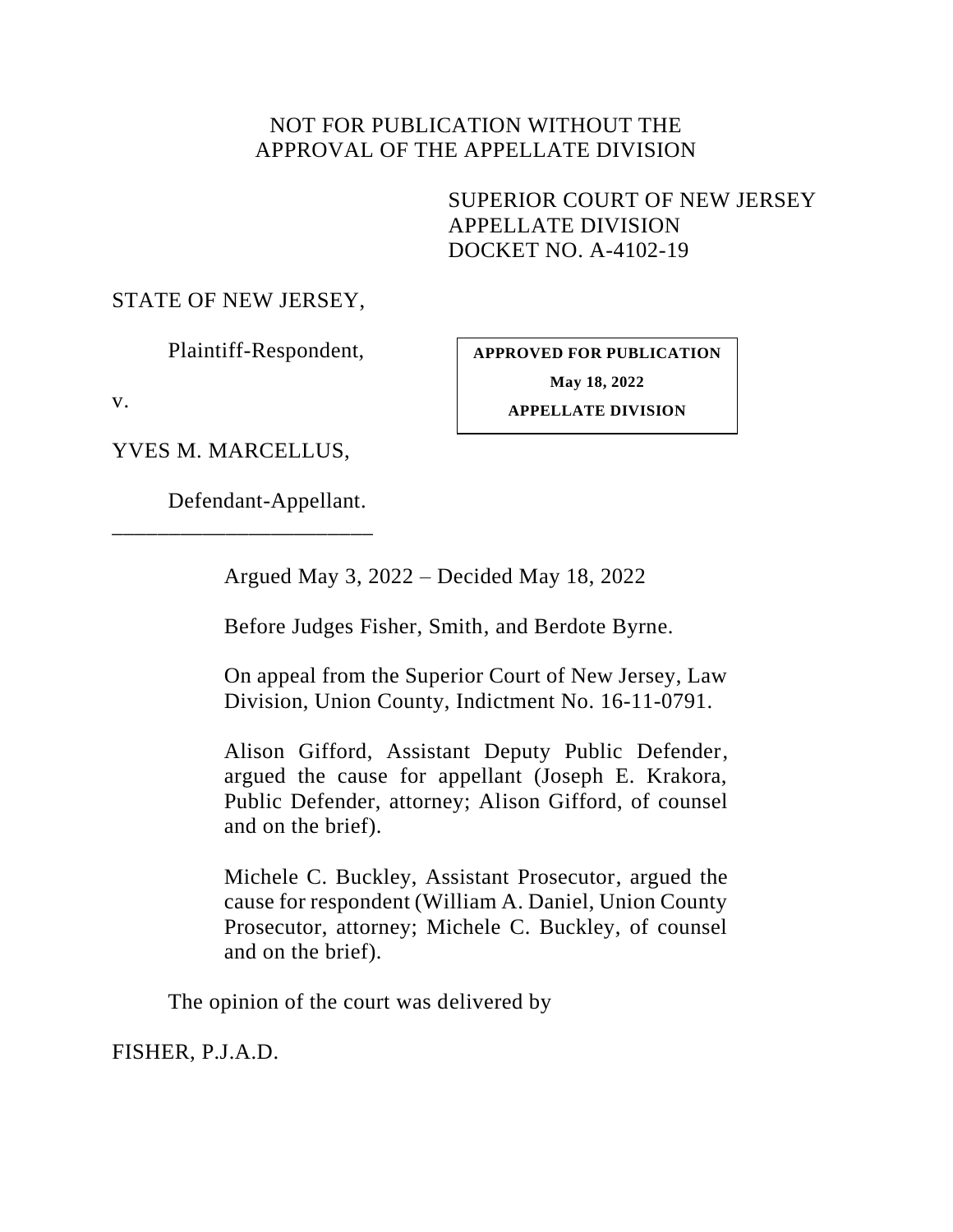Defendant was charged with the first-degree murder, on July 4, 2016, of Matthew Murrell in Union Township. After a three-day hearing, the judge denied defendant's motion to suppress the statements he gave police on July 5, 2016, and the physical evidence discovered by police during a warrantless search of a residence at 1091 Salem Road. Defendant later pleaded guilty to first-degree aggravated manslaughter, N.J.S.A. 2C:11-4(a)(1), and was sentenced to a twenty-two-year prison term, subject to an eighty-five percent period of parole ineligibility, in conformity with a negotiated plea agreement.

Defendant appeals, arguing: (1) the warrantless search of 1091 Salem Road did not fall within the consent exception, and (2) if his first point is rejected, that he should be resentenced because the judge erred by failing to find any mitigating factors. Because we agree with the argument posed in defendant's first point and must, as a result, vacate the judgment of conviction and remand for the entry of a suppression order and further proceedings, we need not reach the second point.

The judge found from the factual record that Murrell was found by the side of a residence at 870 Salem Road on the morning of July 5, 2016; he had been beaten to death. The judge also found that defendant had attended a gathering there the evening before. During the early evening of July 5, after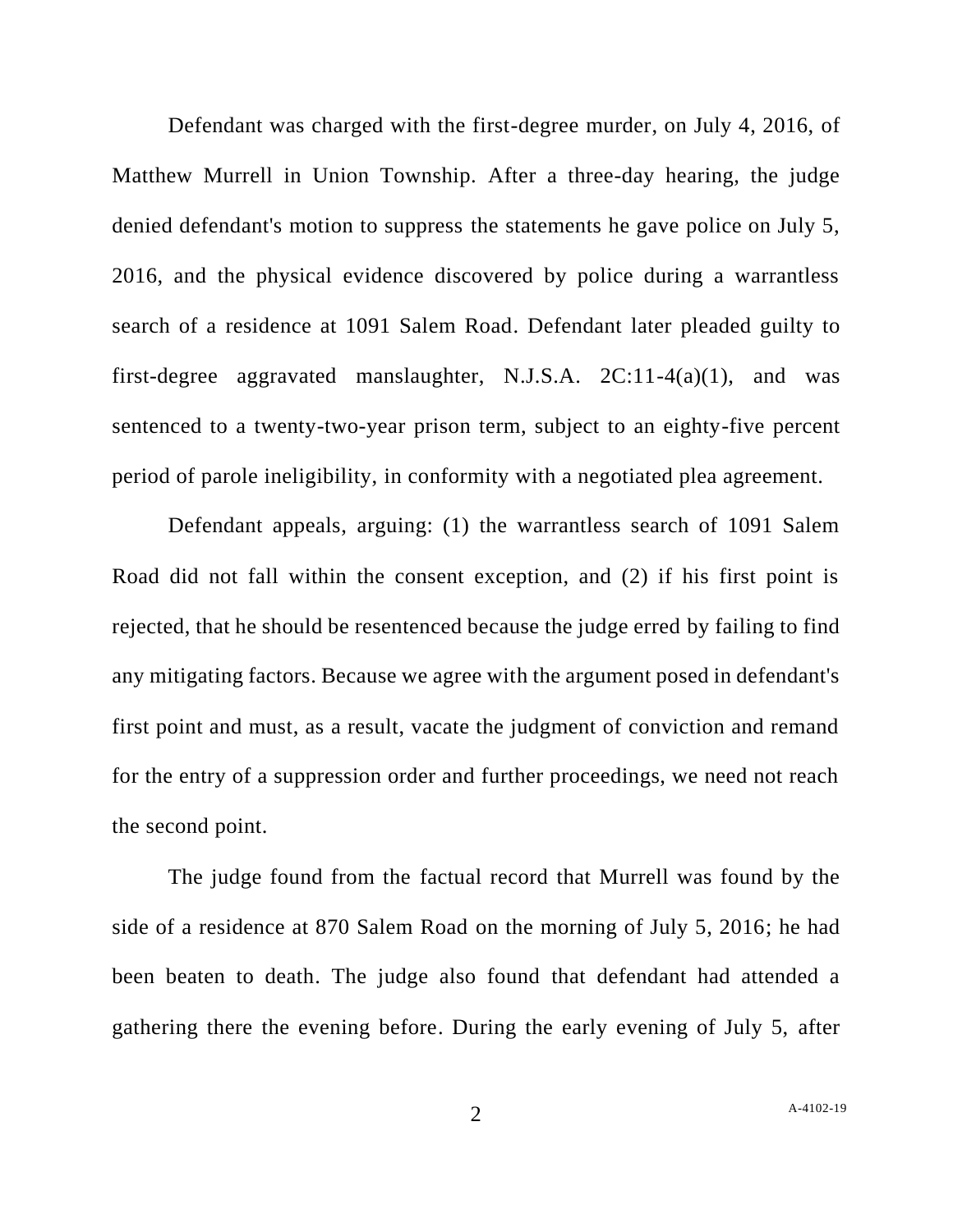Murrell's body was discovered, police questioned defendant and others who attended the July 4th gathering.

When questioned, defendant was not immediately warned about his Miranda<sup>1</sup> rights. Police were then only gathering information. They asked defendant where he lived and whether he was involved with gangs or drug use. He was asked about the party the night before and for the names of those who attended. Police also asked what clothes defendant was wearing and where those clothes might be located. One of the detectives asked to see defendant's hands and, observing they were cut and swollen, defendant was advised of his Miranda rights. Defendant asked whether he was under arrest; he was told he was not. Defendant then acknowledged he understood his rights, signed the form waiving those rights, and continued to speak to his interrogators.

Information derived through this interrogation led police to 1091 Salem Road, the location of the clothing defendant was wearing the night before. A detective spoke with the homeowner, Bernadette Saintfleur, who is defendant's aunt. Defendant's mother was present, but she spoke only Creole. Defendant's aunt told police defendant's mother lived there but that defendant was not allowed on the property; defendant acknowledged during his statement to police

<sup>&</sup>lt;sup>1</sup> Miranda v. Arizona, 384 U.S. 436 (1966).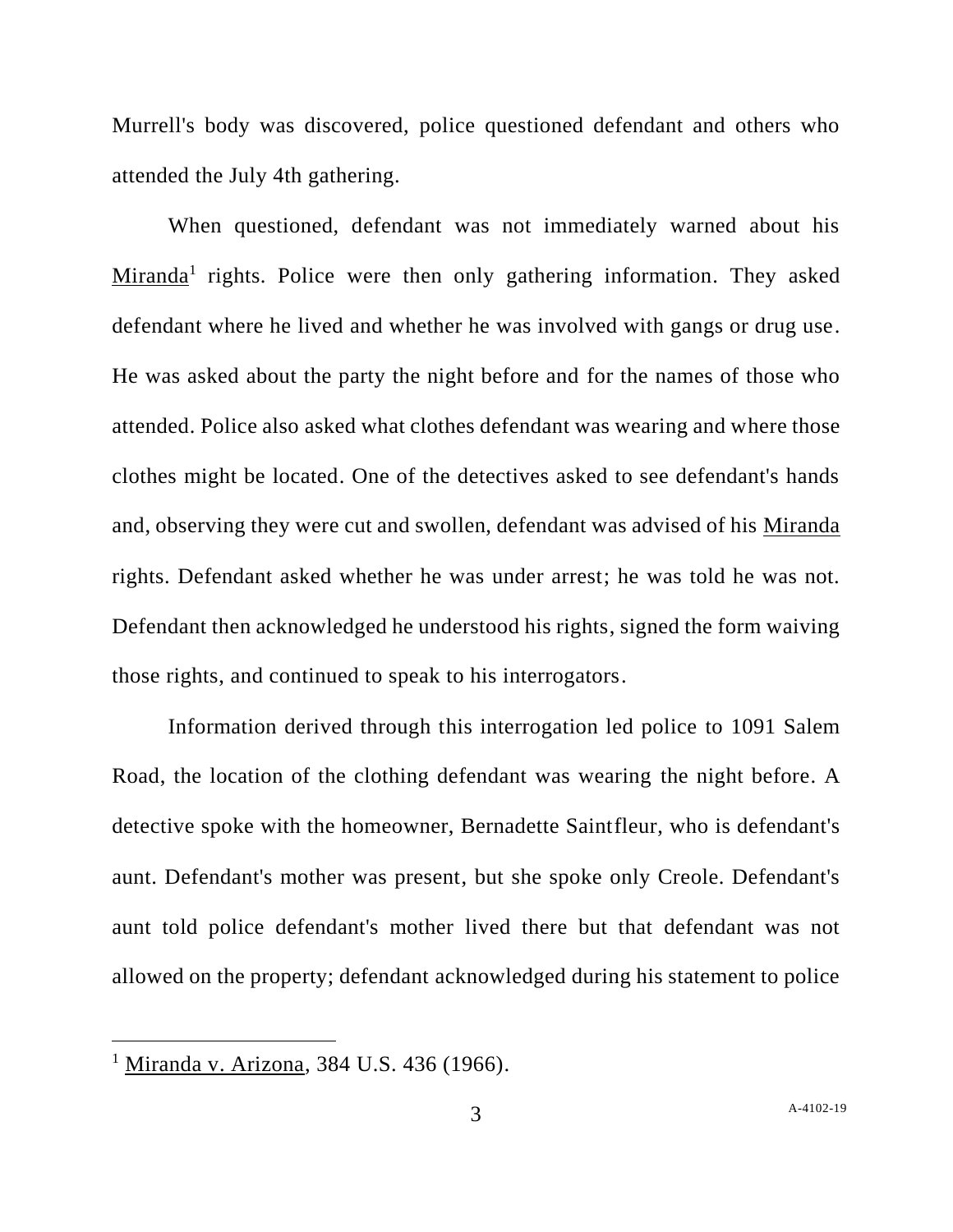that he was not allowed on the premises because, as the judge stated, defendant "disrespected" his aunt. Defendant asserted in his statement to police that he occasionally slept in a shed in the yard and, in fact, had slept there the evening of the fourth.

Defendant's aunt signed a consent-to-search form. Defendant's mother was present but not asked to consent to the search even though she had a room in the home. Sergeant Sofia Santos<sup>2</sup> testified that she told defendant's aunt that the police were

> looking for some of [defendant's] belongings and if we  $can$  – she would give us consent to – to look for those belongings, particularly his clothing.

. . . .

THE COURT: When you said you asked for this permission, was that to Ms. Saintfleur or to the –

THE WITNESS: Saintfleur.

THE COURT: – defendant's mom?

THE WITNESS: Saintfleur.

THE COURT: Okay. So was Ms. Saintfleur acting, essentially, as a translator for you in these –

<sup>2</sup> Sergeant Santos was the only witness to testify about this discussion or any other aspect of the search and seizure at 1091 Salem Road. She learned from her discussion with defendant's aunt, who was speaking with defendant's mother in Creole, that defendant had been "sneaking in and out" of the premises.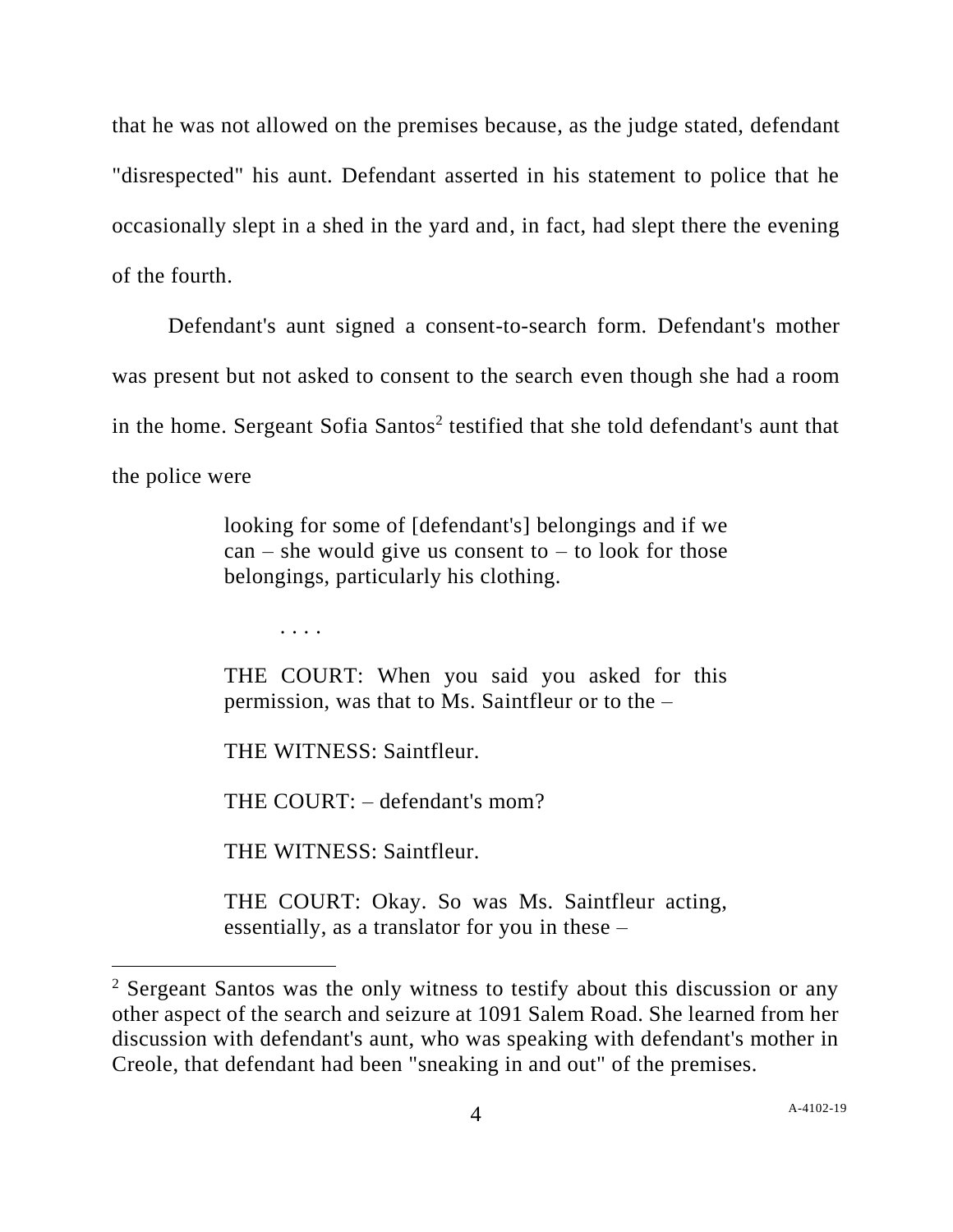THE WITNESS: Well, she's –

THE COURT: – conversations?

THE WITNESS: – the owner of the residence and she was allowing her sister – that was her sister – to stay there temporarily.

Although far from clear – as she and the judge spoke over each other – it would appear from this testimony as well as later testimony<sup>3</sup> that Sergeant Santos acknowledged she sought only defendant's aunt's consent to search the home. And whatever defendant's mother expressed by her actions came from whatever defendant's aunt may have said to her in a language the officers did not understand. The record is devoid of any information about what defendant's aunt said to defendant's mother, and vice versa, since neither testified at the hearing, 4

A. No. Because when I arrived there and spoke with Ms. Saintfleur, she had explained that [defendant's mother] didn't speak English. So I wasn't, obviously, going to be able to have a conversation with her.

<sup>&</sup>lt;sup>3</sup> In later testimony, Sergeant Santos confirmed that consent was not sought from defendant's mother:

Q. Did you ever ask to speak to [defendant's mother] separately and apart from Ms. Saintfleur?

<sup>&</sup>lt;sup>4</sup> The hearing took place over three nonconsecutive days. On the first day, both defendant's aunt and mother were present – having responded to subpoenas –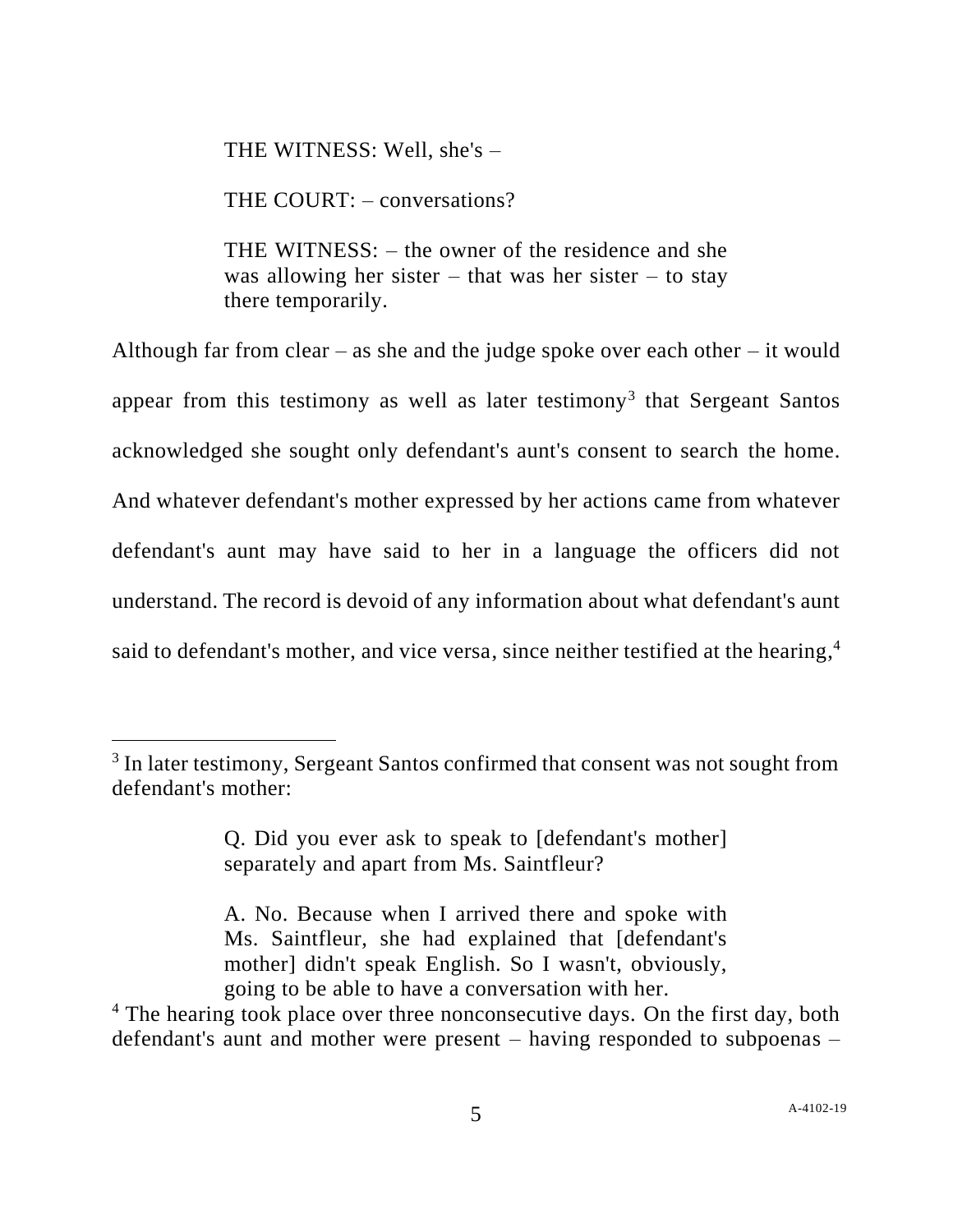and since Sergeant Santos and the other officers did not speak or understand Creole.

Notwithstanding the absence of defendant's mother's consent to a search of her room, the judge found that two officers went to defendant's mother's room and asked in English where "[d]efendant's clothes were." According to the judge's findings, defendant's mother "went to a particular bag 'on her own,' retrieved it, and provided it to the officers." 5 Inside the bag were "items of clothing, including a pair of blue jeans, one black sock, a white t-shirt, black plastic debris, and a ripped plastic bag." It is the contents of the bag and a shoebox that defendant sought suppressed pursuant to the exclusionary rule.

Much of the parties' arguments have been devoted to the extent to which defendant's aunt, as homeowner, could consent to the search that led to the opaque bag, the shoebox, and their contents. To be sure, defendant's aunt had

but they were not in attendance on the other two days, nor did any of the participants ever again mention whether they would testify.

 $<sup>5</sup>$  The only testimony about this part of the story came from Sergeant Santos,</sup> who testified that when she and the other officers entered defendant's mother's room, Sergeant Santos asked in English "where would his clothes be?" With that, defendant's mother, who spoke no English, "took us to the garbage bag. We opened the garbage bag." The bag contained "slacks, shirt [and] a sock," and police then observed "a box of Converse sneakers [a]nd we opened the box" and found "Converse sneakers covered in mud."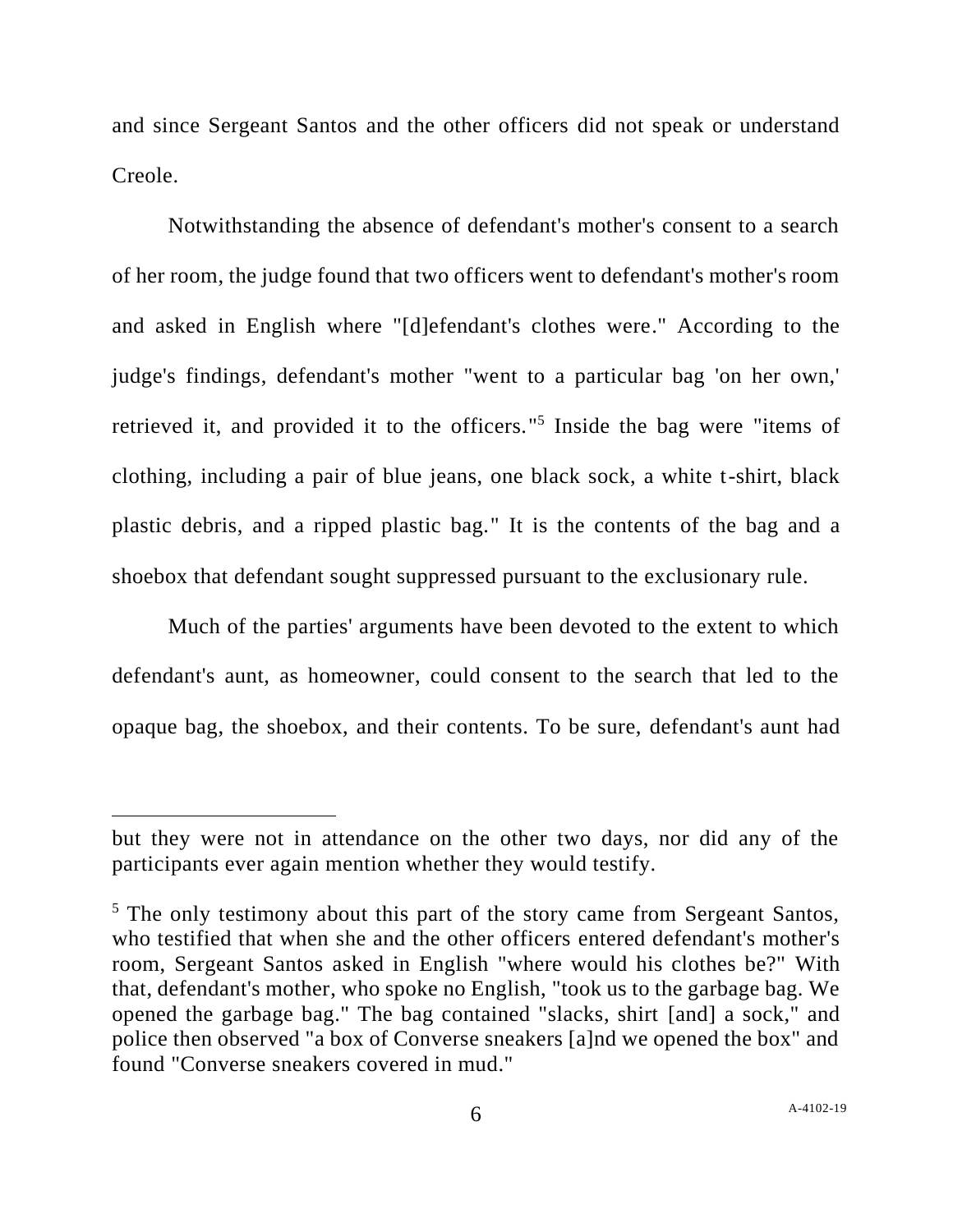the authority to consent to an entry into the home and a search of the residence. But her authority only went so far. The judge found defendant's mother was "a tenant" and it was the mother's room from which the opaque bag and shoebox were seized. Although the judge's holding may have presupposed defendant's mother consented to entry into her room, there is little or no evidence to support that finding, only a supposition. The judge recognized that defendant's mother spoke only Creole and that the only translation to her of what was being said or asked was coming from the aunt. Even if we assume the aunt was translating faithfully all that the officers said or asked and assume further that defendant's mother understood her rights – all of which requires findings that the judge never made or a rather substantial leap of faith that we are unable to make on this record – we reject the notion that either defendant's aunt or mother could consent to a search of the opaque bag and shoebox. In other words, if we assume consent was lawfully given to officers to enter and search the home, and if we assume consent was lawfully given to enter and search defendant's mother's room, the question that remains is whether consent was validly given for a search into an opaque bag and closed shoebox that everyone, including police, knew belonged exclusively to defendant.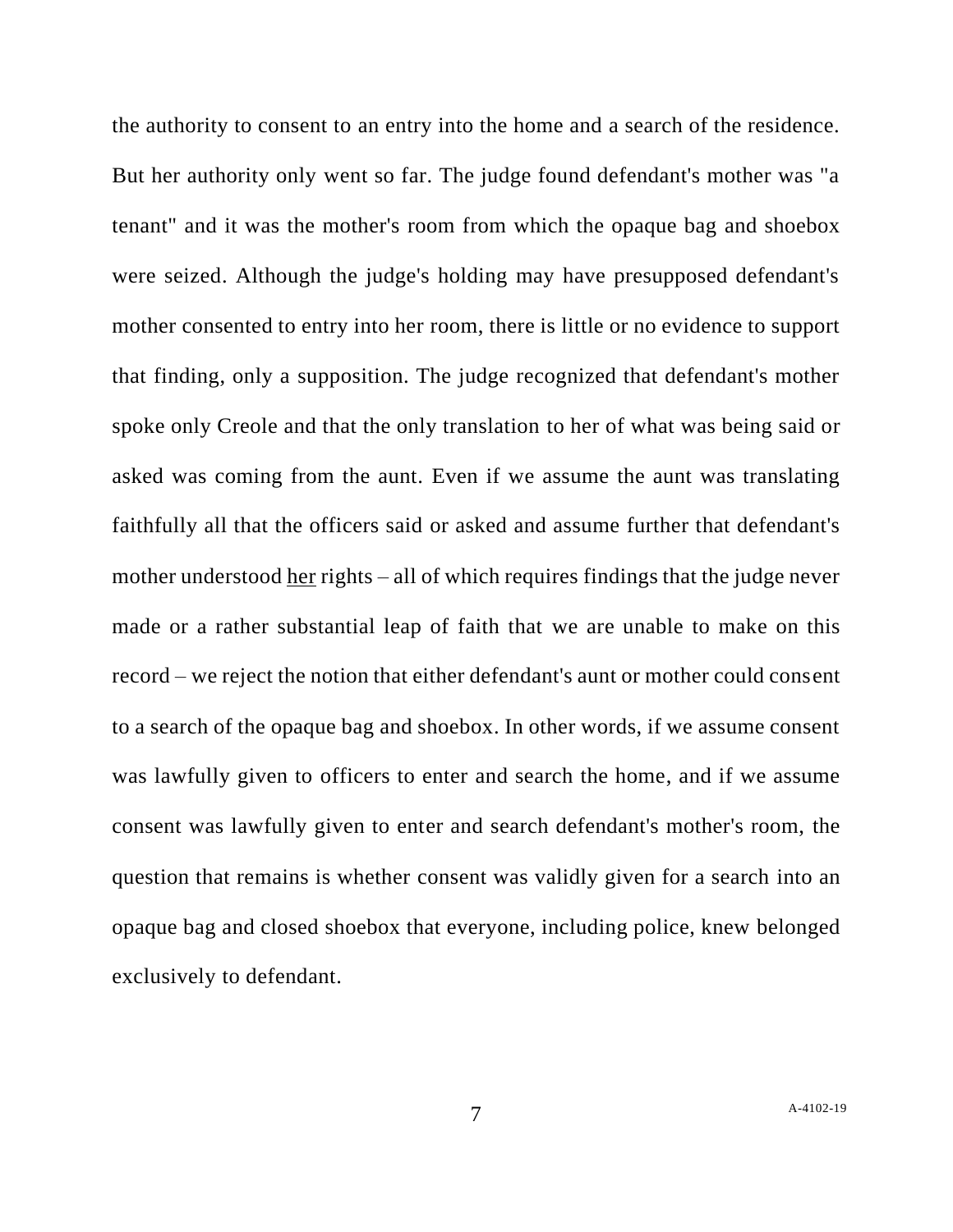And so, even if defendant had no right to stand in the way of the discovery of his property – because he was not a tenant or authorized guest of either the home or his mother's room – the opaque bag and shoebox were still, beyond dispute, his property and the evidence points, to the extent necessary to the analysis, to his possession of a reasonable expectation of privacy in those items. 6 The focus must, therefore, be on defendant's right to be free from an unreasonable search of his property notwithstanding his property was found in a residence over which he had no possessory interest. The path to the proper answer to this question is hardly unchartered.

It is well established that law enforcement officers in this State may rely on a third party's consent to a search "when the consenter has common authority for most purposes over the searched space." State v. Coles, 218 N.J. 322, 340

<sup>6</sup> For this reason, the State's argument is misplaced about the significance of State v. Hinton, 216 N.J. 211, 215 (2013), where the Court considered and answered in the negative whether the defendant "had a constitutionally protected reasonable expectation of privacy in [an] apartment he had previously shared with his mother" from which they had been evicted. Even if, as in Hinton, defendant had no expectation of privacy "in the premises," id. at 234; see also State v. Randolph, 228 N.J. 566, 578-79 (2017), that fact does not foreclose the required analysis for conducting a warrantless search of a closed container found in those premises. For example, if an attorney left a briefcase in another attorney's office, the briefcase owner would have no reasonable expectation of privacy "in the premises" that would deter a warrantless search of the premises, but it goes without saying that the attorney would have a reasonable expectation of privacy in the briefcase and its contents.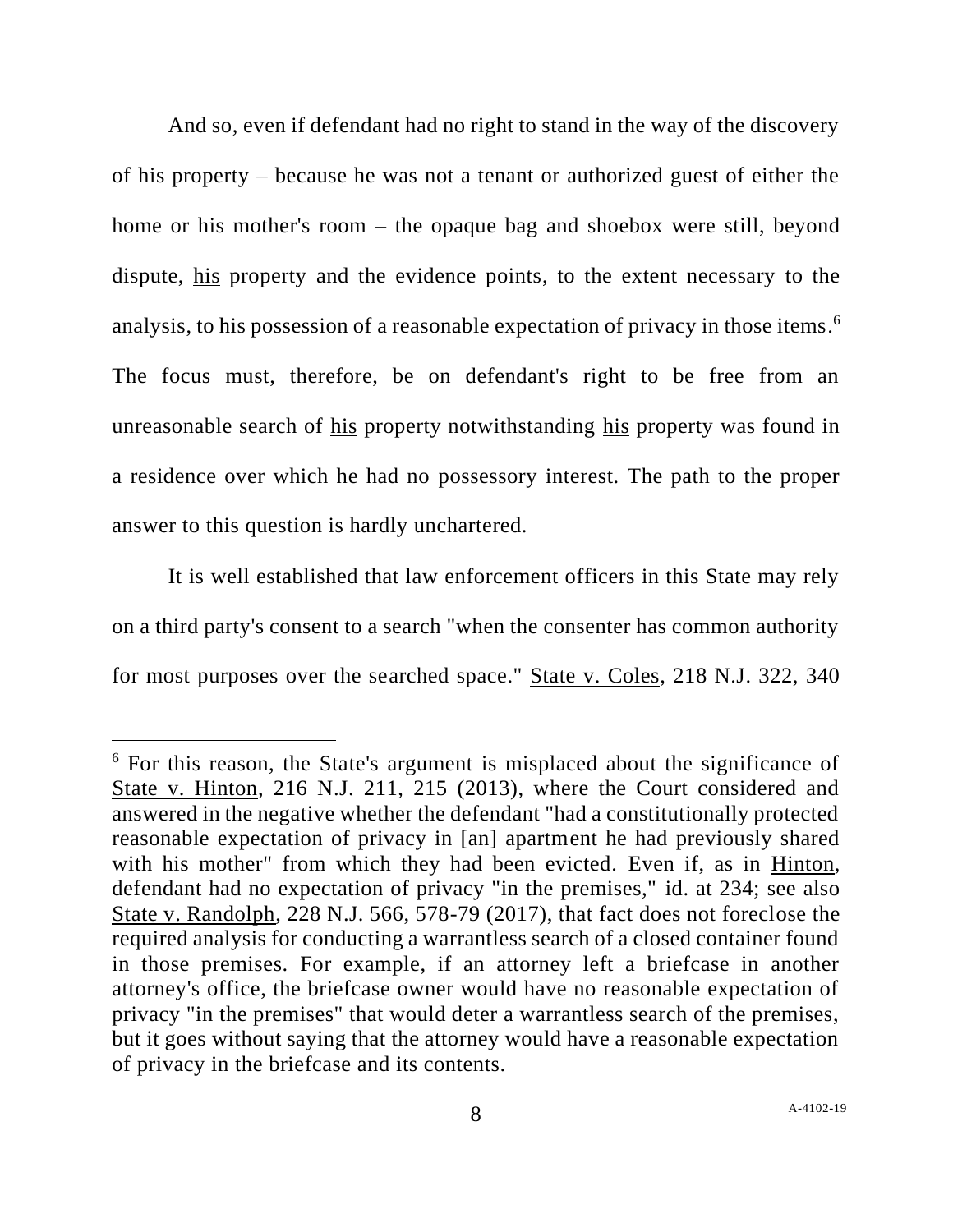(2014). The question, as stated in State v. Suazo, 133 N.J. 315, 320 (1993), is "whether the officer's belief that the third party had the authority to consent was objectively reasonable in view of the facts and circumstances known at the time of the search." Although the record presents grave questions about whether defendant's mother gave police consent to search her room, even an assumption that she validly consented takes the legality of this search only so far.

A thorough search of the record finds no evidence that would permit even an inference that the police possessed an objectively reasonable belief that either the defendant's aunt or the defendant's mother had a possessory interest in the opaque bag and shoebox. The police well understood that those items and their contents belonged to no one but defendant. So, it would not have been objectively reasonable for police to believe that either defendant's aunt or defendant's mother, neither of whom ever claimed ownership of the bag, the shoebox or their contents, had the authority to permit a search into them.<sup>7</sup>

 $<sup>7</sup>$  The State, of course, had the burden of proving by a preponderance of the</sup> evidence the validity of this warrantless search. State v. Edmonds, 211 N.J. 117, 128 (2012). Although the State forcefully argues that defendant must have given up his property rights to the bag and the shoebox by somehow giving or leaving them with his mother or in a place over which he held no domain – the record does not tell us how the bag and shoebox arrived in defendant's mother's room or what may have transpired between defendant and his mother about those items. While defendant's mother and aunt were both subpoenaed to appear at the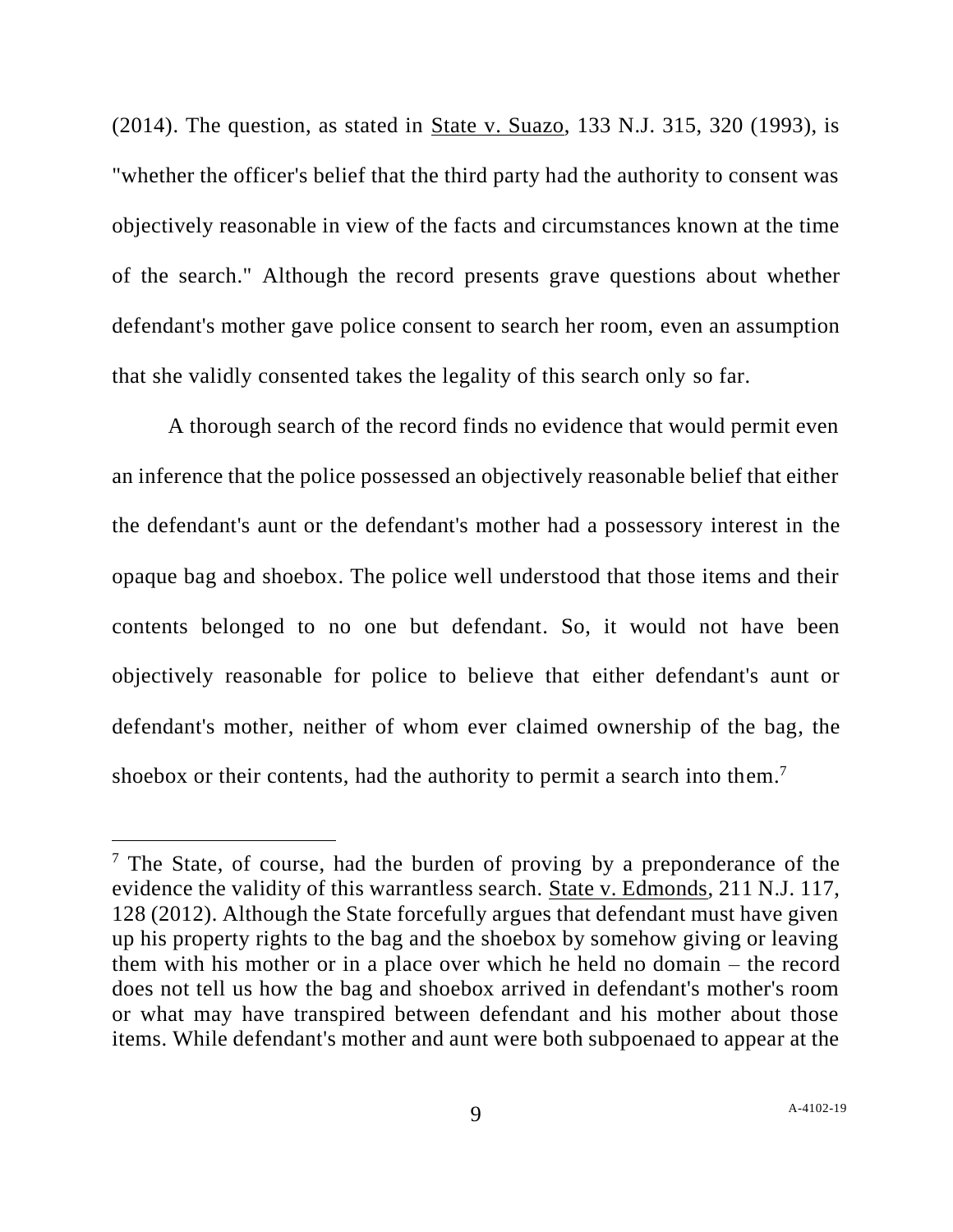The circumstances facing the police at the moment they decided to open the bag and shoebox without a warrant was hardly different from what occurred in Suazo, where the Court acknowledged that a driver with "immediate possession of and control over" a motor vehicle may consent to a search of the vehicle, but "in the absence of evidence of joint access to or control over property found in the vehicle, a driver's apparent authority to consent to a search of the car does not include the authority to permit a search of the personal belongings of other passengers." 133 N.J. at 321 (citing numerous cases in support). The Court took the same approach when a similar warrantless search was conducted at the defendant's home in State v. Coyle, 119 N.J. 194, 217 (1990). There, the record revealed that the defendant was not the owner and may not have been a tenant in the usual sense, but he had a key to the premises and occasionally stayed in one of the bedrooms. The homeowners consented to a police search of the residence; the Court held that even if the true owners had authority to consent to the search of their home and even if police were entitled

suppression hearing, they were excused on the first day and never recalled during the remaining two days of the hearing. See n.4, above. By failing to elicit testimony from them that might have provided enlightenment about how these items came into defendant's mother's possession, we will not speculate about whether the fact that the items were found in defendant's mother's room meant that defendant had relinquished all interest in them.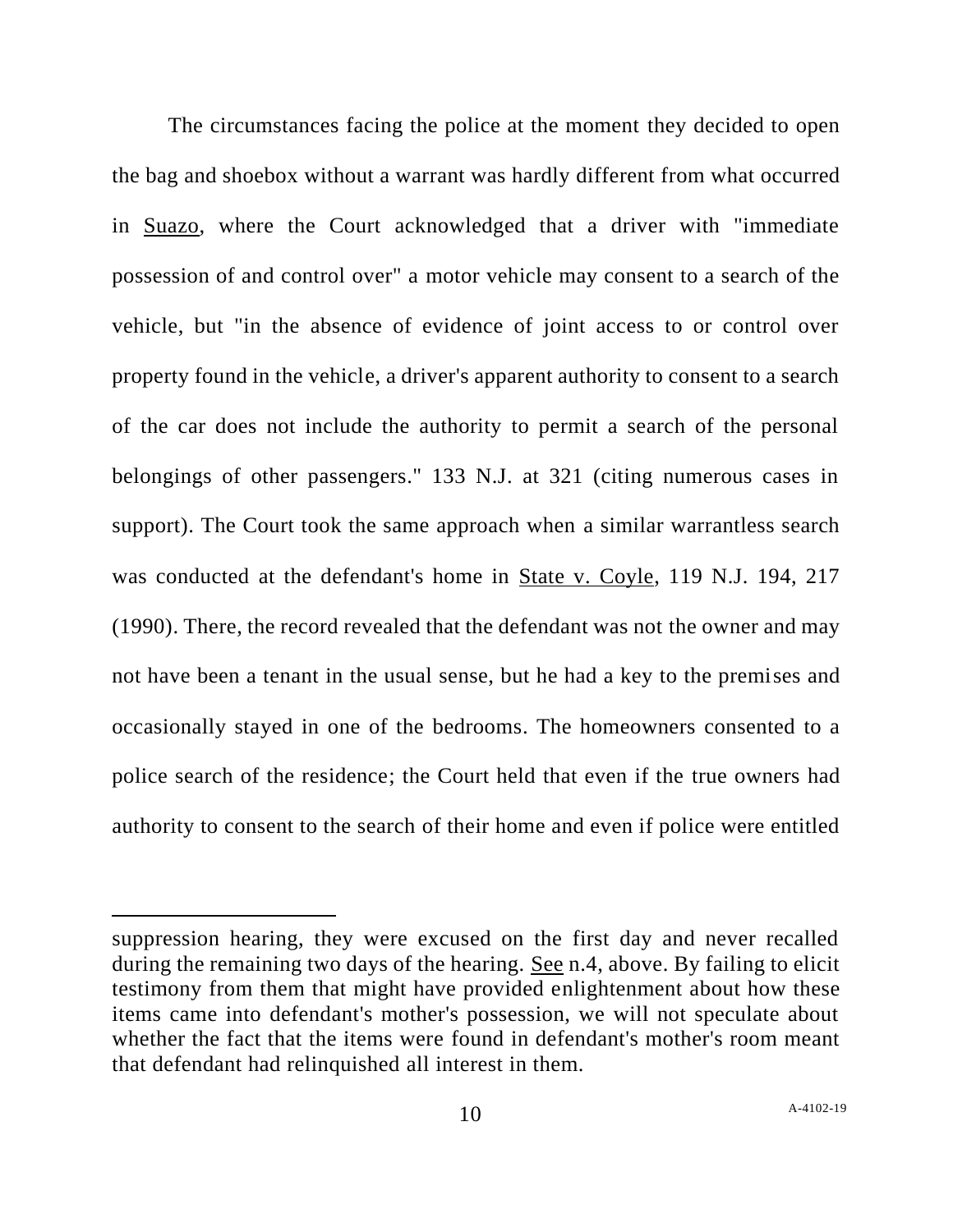to seize "any evidence that was in plain view," it was far from clear that the homeowners' authority to consent would authorize a search "of those possessions of defendant that were not in plain view," ibid., or to peer into closed containers, id. at 218. In other words, as then Judge (later Justice) Long explained in another case, "[e]ven where a third-party has authority to consent to a search of the premises, that authority does not extend to a container in which the third party denies ownership, because the police are left with 'no misapprehension as to the limit of [the third party's] authority to consent.'" State v. Allen, 254 N.J. Super. 62, 67 (App. Div. 1992) (quoting People v. Egan, 58 Cal. Rptr. 627, 630 (Cal. Ct. App. 1967)); see also State v. Younger, 305 N.J. Super. 250, 257 (App. Div. 1997).

Our standard of review requires our deference to the judge's findings when based on "sufficient credible evidence in the record." State v. Elders, 192 N.J. 224, 243 (2007). But the judge did not find it was objectively reasonable for the police to believe either defendant's aunt or defendant's mother was authorized to consent to the search of defendant's bag of clothing and shoebox. Indeed, even if he had, there is no evidence in the record to support such a finding. Because the police were not given valid consent to conduct the warrantless search of the opaque bag and shoebox, and because no other basis for sustaining this